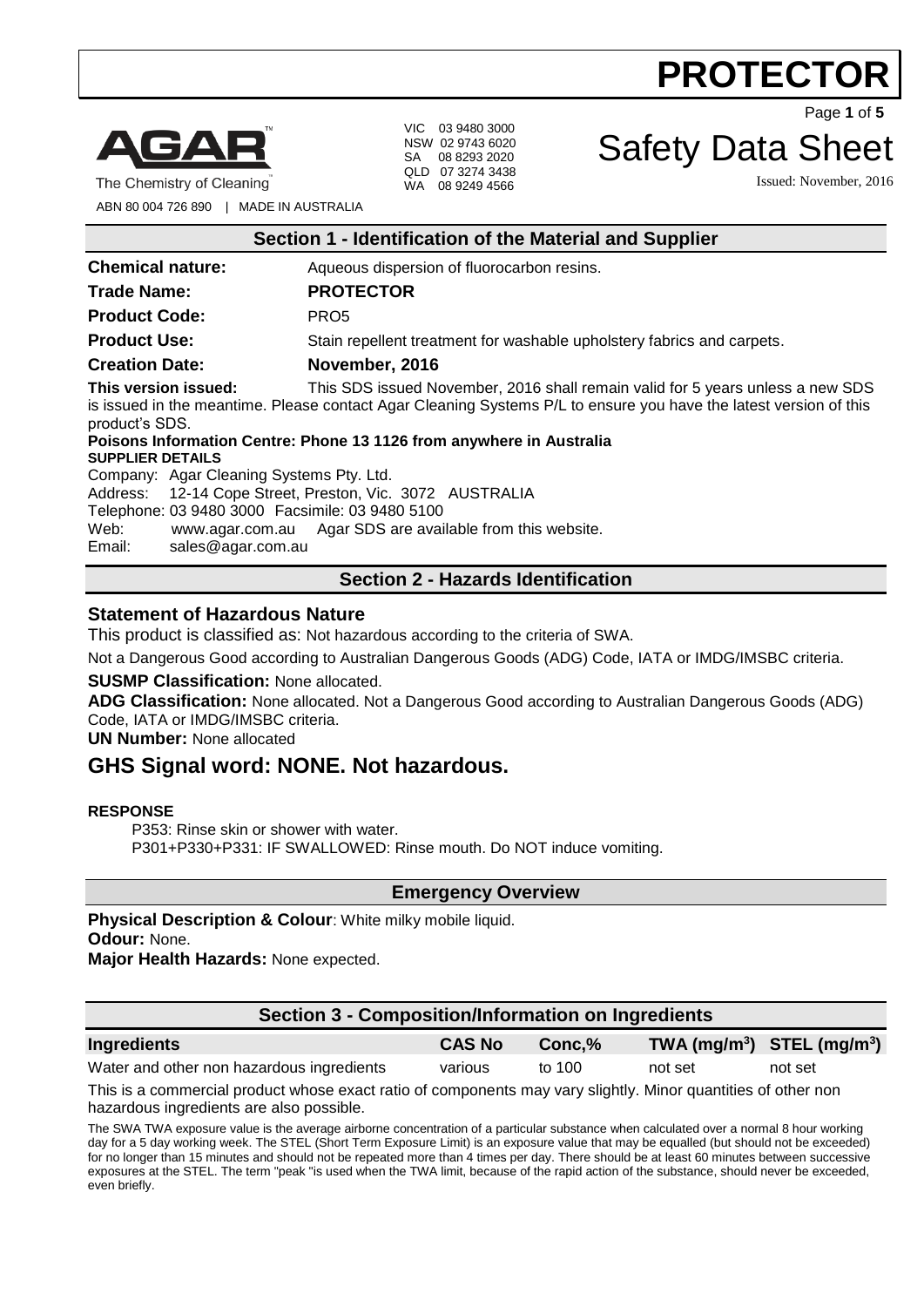Page **2** of **5**

### **Section 4 - First Aid Measures**

#### **General Information:**

You should call the Poisons Information Centre if you feel that you may have been poisoned, burned or irritated by this product. The number is 13 1126 from anywhere in Australia (0800 764 766 in New Zealand) and is available at all times. Have this SDS with you when you call.

**Inhalation:** No first aid measures normally required. However, if inhalation has occurred, and irritation has developed, remove to fresh air and observe until recovered. If irritation becomes painful or persists more than about 30 minutes, seek medical advice.

**Skin Contact:** Irritation is unlikely. However, if irritation does occur, flush with lukewarm, gently flowing water for 5 minutes or until chemical is removed.

**Eye Contact:** Immediately flush the contaminated eye(s) with lukewarm, gently flowing water for 5 minutes or until the product is removed, while holding the eyelid(s) open. Obtain medical advice immediately if irritation occurs. Take special care if exposed person is wearing contact lenses.

**Ingestion:** If swallowed, do NOT induce vomiting. Wash mouth with water and contact a Poisons Information Centre, or call a doctor.

#### **Section 5 - Fire Fighting Measures**

**Fire and Explosion Hazards**: The major hazard in fires is usually inhalation of heated and toxic or oxygen deficient (or both), fire gases. There is no risk of an explosion from this product under normal circumstances if it is involved in a fire.

Only small quantities of decomposition products are expected from this product at temperatures normally achieved in a fire. This will only occur after heating to dryness.

Fire decomposition products from this product are not expected to be hazardous or harmful.

**Extinguishing Media:** Not combustible. Use extinguishing media suited to burning materials.

**Fire Fighting:** If a significant quantity of this product is involved in a fire, call the fire brigade.<br>**Flash noint:** Does not burn **Flash point:** Does not burn.

| I IASII PUIIIL.                  | DUGS HUL DUITE                  |
|----------------------------------|---------------------------------|
| <b>Upper Flammability Limit:</b> | Does not burn.                  |
| <b>Lower Flammability Limit:</b> | Does not burn.                  |
| <b>Autoignition temperature:</b> | Not applicable - does not burn. |
| <b>Flammability Class:</b>       | Does not burn.                  |
|                                  |                                 |

#### **Section 6 - Accidental Release Measures**

**Accidental release:** In the event of a major spill, prevent spillage from entering drains or water courses. See below under Personal Protection regarding Australian Standards relating to personal protective equipment. Suitable materials for protective clothing include rubber, PVC. If there is a significant chance that vapours or mists are likely to build up in the cleanup area, we recommend that you use a respirator. Usually, no respirator is necessary when using this product. However, if you have any doubts consult the Australian Standard mentioned below (section 8). Otherwise, not normally necessary.

Stop leak if safe to do so, and contain spill. Absorb onto sand, vermiculite or other suitable absorbent material. If spill is too large or if absorbent material is not available, try to create a dike to stop material spreading or going into drains or waterways. Sweep up and shovel or collect recoverable product into labelled containers for recycling or salvage, and dispose of promptly. Recycle containers wherever possible after careful cleaning. After spills, wash area preventing runoff from entering drains. If a significant quantity of material enters drains, advise emergency services. This material may be suitable for approved landfill. Ensure legality of disposal by consulting regulations prior to disposal. Thoroughly launder protective clothing before storage or re-use. Advise laundry of nature of contamination when sending contaminated clothing to laundry.

### **Section 7 - Handling and Storage**

**Handling:** Check Section 8 of this SDS for details of personal protective measures, and make sure that those measures are followed. The measures detailed below under "Storage" should be followed during handling in order to minimise risks to persons using the product in the workplace. Also, avoid contact or contamination of product with incompatible materials listed in Section 10.

**Storage:** No restrictions.

#### **Section 8 - Exposure Controls and Personal Protection**

The following Australian Standards will provide general advice regarding safety clothing and equipment: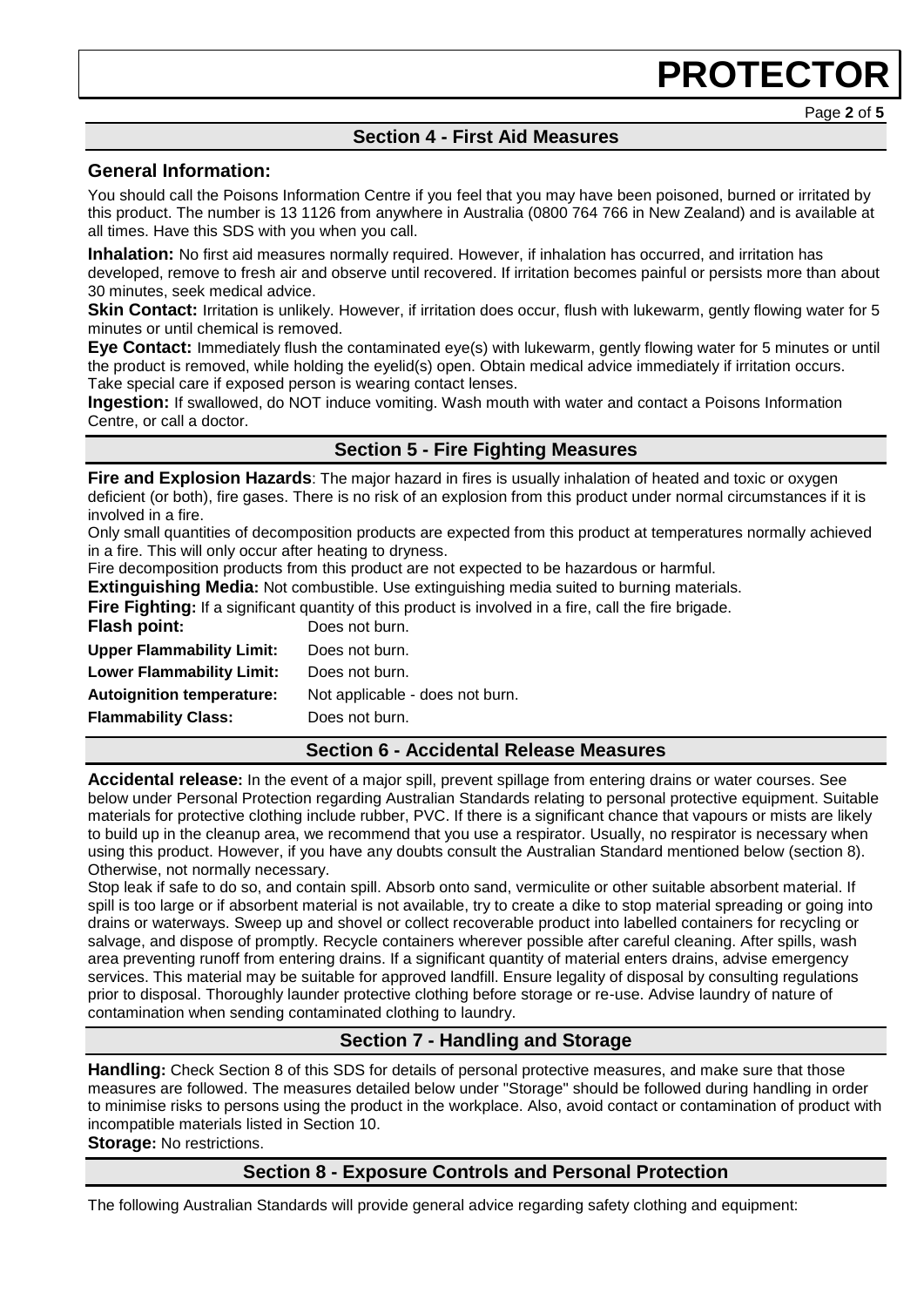Page **3** of **5**

Respiratory equipment: **AS/NZS 1715**, Protective Gloves: **AS 2161**, Occupational Protective Clothing: AS/NZS 4501 set 2008, Industrial Eye Protection: **AS1336** and **AS/NZS 1337**, Occupational Protective Footwear: **AS/NZS2210**.

#### **SWA Exposure Limits TWA (mg/m<sup>3</sup>**

**) STEL (mg/m<sup>3</sup> )**

Exposure limits have not been established by SWA for any of the significant ingredients in this product.

No special equipment is usually needed when occasionally handling small quantities. The following instructions are for bulk handling or where regular exposure in an occupational setting occurs without proper containment systems. **Ventilation:** Not normally required.

**Eye Protection:** Not required

**Skin Protection: Not required.** 

**Protective Material Types:** We suggest that protective clothing be made from the following materials: rubber, PVC.

**Respirator:** Usually, no respirator is necessary when using this product. However, if you have any doubts consult the Australian Standard mentioned above. Otherwise, not normally necessary.

### **Section 9 - Physical and Chemical Properties:**

| <b>Physical Description &amp; colour:</b> | White milky mobile liquid.                |
|-------------------------------------------|-------------------------------------------|
| Odour:                                    | None.                                     |
| <b>Boiling Point:</b>                     | Approximately 100°C at 100kPa.            |
| <b>Freezing/Melting Point:</b>            | Below 0°C.                                |
| <b>Volatiles:</b>                         | No data.                                  |
| <b>Vapour Pressure:</b>                   | 2.37 kPa at 20°C (water vapour pressure). |
| <b>Vapour Density:</b>                    | As for water.                             |
| <b>Specific Gravity:</b>                  | 1                                         |
| <b>Water Solubility:</b>                  | Completely soluble in water.              |
| pH:                                       | $3.8 - 4.2$ (as supplied)                 |
| <b>Volatility:</b>                        | No data.                                  |
| <b>Odour Threshold:</b>                   | No data.                                  |
| <b>Evaporation Rate:</b>                  | As for water.                             |
| <b>Coeff Oil/water Distribution:</b>      | No data                                   |
| <b>Autoignition temp:</b>                 | Not applicable - does not burn.           |

#### **Section 10 - Stability and Reactivity**

**Reactivity:** This product is unlikely to react or decompose under normal storage conditions. However, if you have any doubts, contact the supplier for advice on shelf life properties.

**Conditions to Avoid:** Heat and excessive sunlight.

**Incompatibilities:** Strong bases, oxidising agents.

**Fire Decomposition:** Only small quantities of decomposition products are expected from this product at temperatures normally achieved in a fire. This will only occur after heating to dryness. Combustion forms carbon dioxide, and if incomplete, carbon monoxide and possibly smoke. Water is also formed. May form oxides of sulfur (sulfur dioxide is a respiratory hazard) and other sulfur compounds. Most will have a foul odour. Carbon monoxide poisoning produces headache, weakness, nausea, dizziness, confusion, dimness of vision, disturbance of judgment, and unconsciousness followed by coma and death.

**Polymerisation:** This product will not undergo polymerisation reactions.

### **Section 11 - Toxicological Information**

### **Local Effects:**

**Target Organs:** There is no data to hand indicating any particular target organs.

#### **Classification of Hazardous Ingredients**

Ingredient **Risk Phrases** 

No ingredient mentioned in the HSIS Database is present in this product at hazardous concentrations.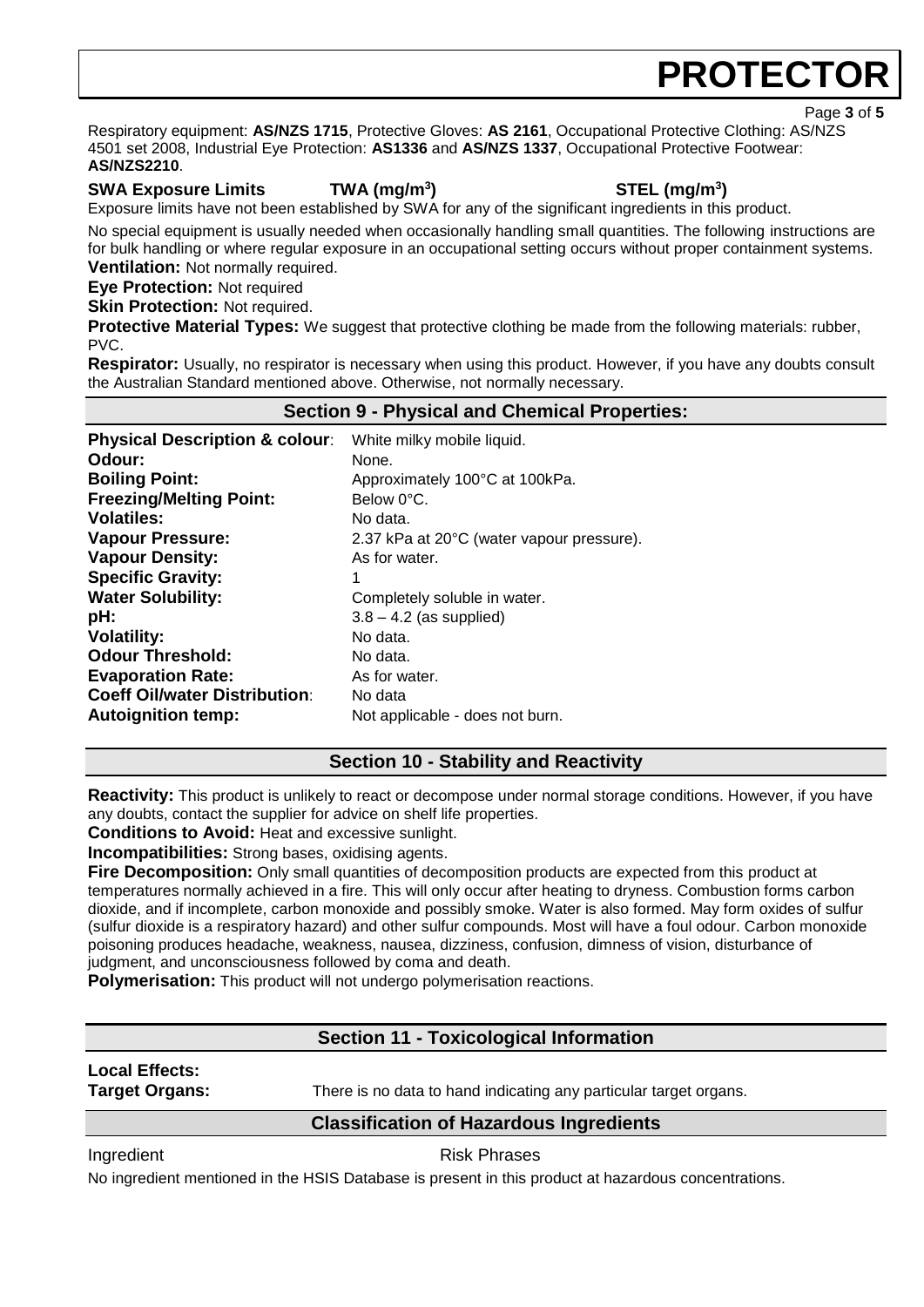Page **4** of **5**

#### **Potential Health Effects**

#### **Inhalation:**

**Short Term Exposure:** Available data indicates that this product is not harmful. However product may be mildly irritating, although unlikely to cause anything more than mild transient discomfort.

**Long Term Exposure:** No data for health effects associated with long term inhalation.

#### **Skin Contact:**

**Short Term Exposure:** Available data indicates that this product is not harmful. It should present no hazards in normal use.

**Long Term Exposure:** No data for health effects associated with long term skin exposure.

#### **Eye Contact:**

**Short Term Exposure:** This product is believed to be mildly irritating to eyes, but is unlikely to cause anything more than mild transient discomfort.

**Long Term Exposure:** No data for health effects associated with long term eye exposure.

#### **Ingestion:**

**Short Term Exposure:** Significant oral exposure is considered to be unlikely. However, this product is an oral irritant. Symptoms may include burning sensation and reddening of skin in mouth and throat. Other symptoms may also become evident, but all should disappear once exposure has ceased.

**Long Term Exposure:** No data for health effects associated with long term ingestion.

#### **Carcinogen Status:**

**SWA:** No significant ingredient is classified as carcinogenic by SWA.

**NTP:** No significant ingredient is classified as carcinogenic by NTP.

**IARC:** No significant ingredient is classified as carcinogenic by IARC.

#### **Section 12 - Ecological Information**

Insufficient data to be sure of status. Expected to not be an environmental hazard.

Persistence and degradability: Biodegradable and phosphate free.

#### **Section 13 - Disposal Considerations**

**Disposal:** Containers should be emptied as completely as practical before disposal. If possible, recycle product and containers either in-house or send to recycle company. If this is not practical, send to a commercial waste disposal site.

#### **Section 14 - Transport Information**

**UN Number:** This product is not classified as a Dangerous Good by ADG, IATA or IMDG/IMSBC criteria. No special transport conditions are necessary unless required by other regulations.

#### **Section 15 - Regulatory Information**

**AICS:** All of the significant ingredients in this formulation are compliant with NICNAS regulations.

#### **Section 16 - Other Information**

#### **This SDS contains only safety-related information. For other data see product literature.**

THIS SDS SUMMARISES OUR BEST KNOWLEDGE OF THE HEALTH AND SAFETY HAZARD INFORMATION OF THE PRODUCT AND HOW TO SAFELY HANDLE AND USE THE PRODUCT IN THE WORKPLACE. EACH USER MUST REVIEW THIS SDS IN THE CONTEXT OF HOW THE PRODUCT WILL BE HANDLED AND USED IN THE WORKPLACE.

IF CLARIFICATION OR FURTHER INFORMATION IS NEEDED TO ENSURE THAT AN APPROPRIATE RISK ASSESSMENT CAN BE MADE, THE USER SHOULD CONTACT THIS COMPANY SO WE CAN ATTEMPT TO PROVIDE ADDITIONAL INFORMATION. OUR RESPONSIBILITY FOR PRODUCTS SOLD IS SUBJECT TO OUR STANDARD TERMS AND CONDITIONS, A COPY OF WHICH IS SENT TO OUR CUSTOMERS AND IS ALSO AVAILABLE ON REQUEST.

Please read all labels carefully before using product.

This SDS is prepared in accord with the SWA document "Preparation of Safety Data Sheets for Hazardous Chemicals - Code of Practice" (December 2011) and is Copyright ©.

#### **Abbreviations and Definitions of terms used:**

|             | less than                                                                                 |
|-------------|-------------------------------------------------------------------------------------------|
|             | greater than                                                                              |
| ADG CODE    | Australian Code for the Transport of<br>Dangerous Goods by Road and Rail (7th<br>edition) |
| <b>AICS</b> | Australian Inventory of Chemical Substances                                               |

| CAS   | <b>Chemical Abstracts Service (Registry</b><br>Number) |
|-------|--------------------------------------------------------|
| COD   | Chemical Oxygen Demand                                 |
| deg C | Degrees Celsius                                        |
|       | gram                                                   |
|       | grams per litre                                        |